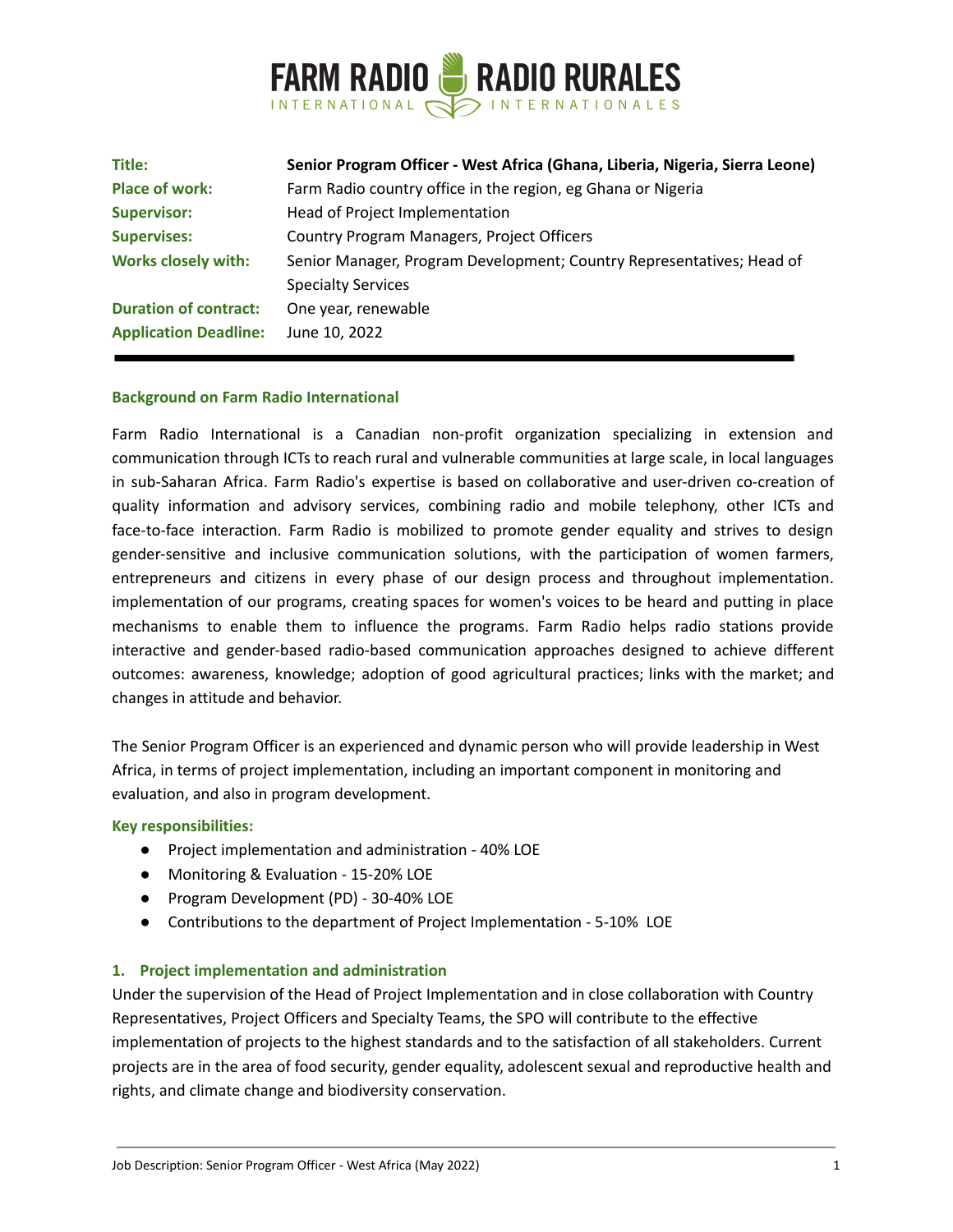

Administrative management of contracts with partners:

- Manage project-specific relationships with funders and partners, including monitoring funders' documents and communications, ensuring that requirements are understood, all staff clearly understand responsibilities and deadlines are met;
- Coordinate the resolution of any contractual and / or budgetary issues with funders, including providing updates, approval requests and supporting documents;
- Support recruitment and supervision of consultants offering services in the context of projects in relevant countries

### Planning:

- Guide the development of project implementation plans (PIP) in accordance with the procedures and models established by Farm Radio, including the organization of project inception meetings and coordination with specialty and finance teams, and ensure the development of various management tools, including Annual Work Plans and Spending Plans

## Implementation supervision:

- Ensure compliance with Farm Radio policies and procedures, including risk assessment, monitoring of deviations from the spending plan, documentation, development and approvals of various contracts, archiving, etc.
- Monitor project implementation
	- o communicate with Farm Radio specialty teams regarding project planning, implementation and reporting;
	- o organize follow-up meetings and support problem solving;
	- o oversee project implementation and key milestones on time; and
	- o monitoring and revising budgets, working with financial analysts and country finance officers.
- Support country program managers and project managers in carrying out their duties, including including the development of project agreements, contracts and memoranda of understanding; carrying out project activities in accordance with implementation and spending plans; management of sub-recipients; etc.
- Manage report writing processes (internal and external / for funders (progress reports, quarterly, annual, final) in order to synthesize activities, results, conclusions and lessons learned from projects, as well as others communication needs, jointly with the Farm Radio communications team and to the satisfaction of funders
- Ensure the achievement of results in relation to gender equality and inclusion
	- o promote the participation of women / girls in the activities of projects, particularly with regard to decision-making, throughout the duration of the project cycle; and
	- o collaborate with women's organizations to promote women's rights.

Staff supervision and development:

- Directly supervise agreed program staff in the West Africa region
	- o Manage the annual Employee Performance Management process for direct reports
	- o Provide support and appropriate inputs for other program staff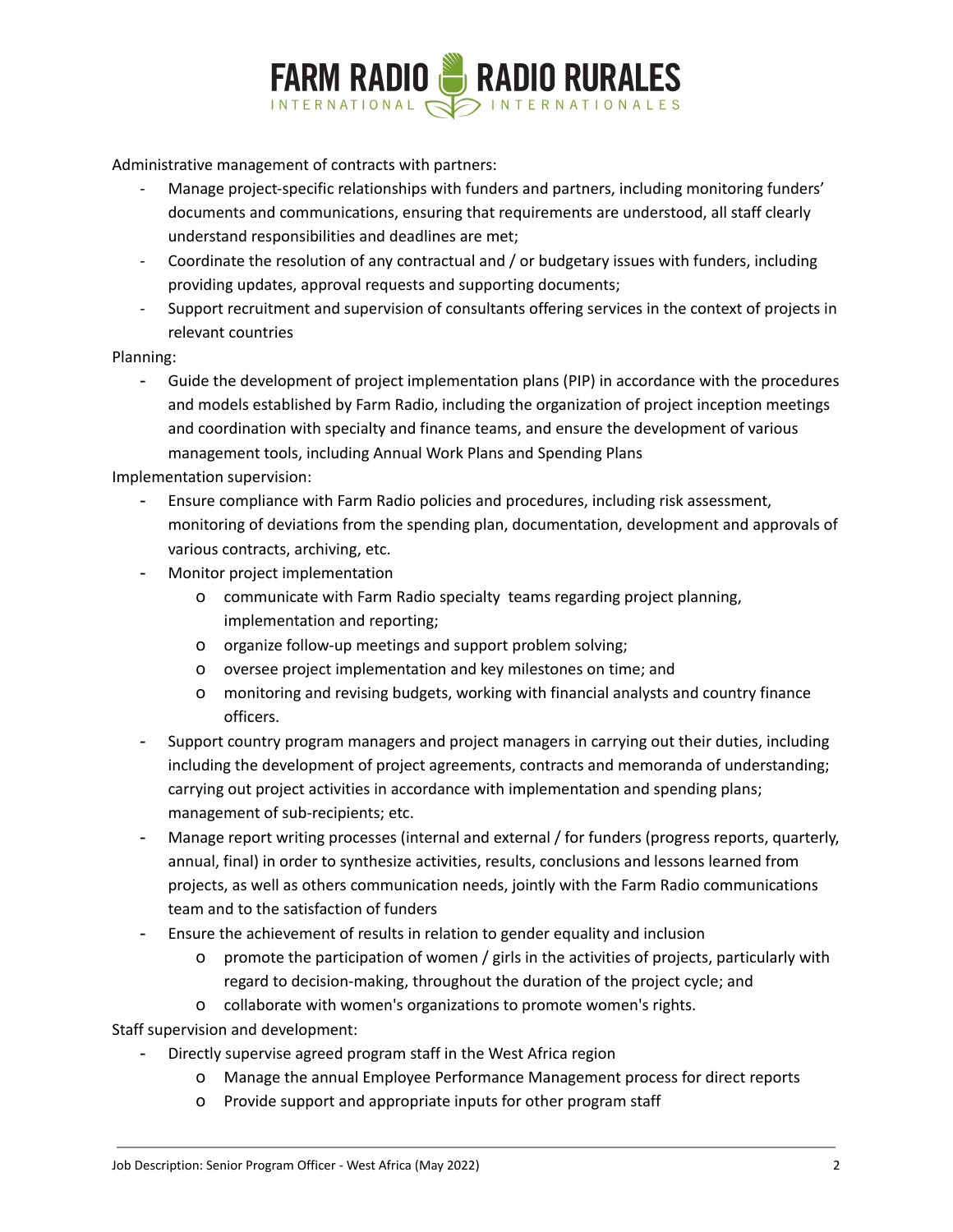

- o Monitor staff performance and provide feedback to supervisors, department heads and the director of programs
- o Support capacity building of country staff in relevant aspects of project planning, implementation, and monitoring & Evaluation.

## **2. Monitoring & evaluation**

In concert with the Manager of the Knowledge Management Team, the SPO will contribute to monitoring and evaluation activities, organizational research, learning and knowledge sharing:

- With the support of the Knowledge Management Team, design logic models and performance measurement frameworks and monitoring and evaluation plans
- Contribute to the design of survey tools and other evaluation instruments
- Analyze data generated by surveys, interviews, qualitative evaluations, listeners' responses to on-air / online surveys
- Write baseline, mid-term and endline evaluation reports
- Write project summaries (*briefs*) highlighting the results of projects, learnings and implications in terms of best practices
- Organize or contribute to experience capitalization processes with project partners and stakeholders
- Contribute the preparation of various knowledge-sharing products for various audiences
- Contribute to the sharing of learning and evidence of best practices internally in order to enable RRI staff to improve their approaches and impacts

# **3. Program Development (PD)**

Under the supervision of the Senior Manager for Program Development, the successful candidate will contribute to program development in the region to the highest standards and to the satisfaction of all parties stakeholders:

- Keep the database of Farm Radio partners and projects in the region up to date, specifically identifying funding possibilities in each country (Nigeria, Ghana, Sierra leone and Liberia)
- Seek funding opportunities for new projects in the region
- Analyze and present program options to Farm Radio program development leads in accordance with program development procedures
- Strengthen and nurture relationships / partnerships with current and potential funding partners, including taking part in networking and visibility activities
- Preparing documentation supporting proposals, for example: partnership agreements, contracts, etc.
- Plan, design and write concept notes and full proposals, including budgets, in response to funding opportunities
- Ensure compliance with Farm Radio risk assessment, documentation and archiving procedures for proposals
- Support capacity building of country staff in relevant aspects of networking and project development.